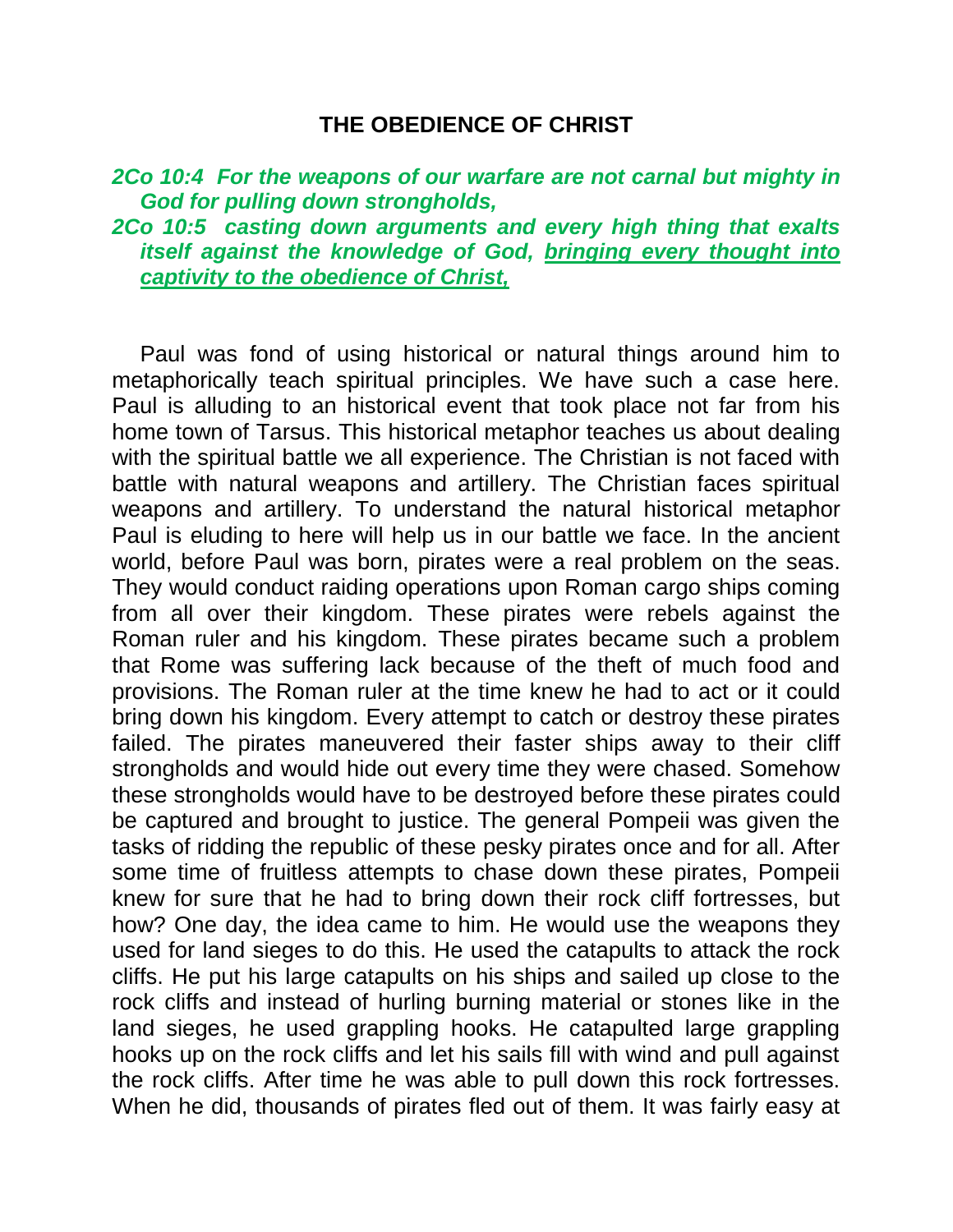this point to catch the individual fleeing pirates. These prisoners were taken captive and led back to the Roman ruler for sentencing which was death by the Roman ruler.

Paul is alluding to this historical event here in 2 Corinthians, and it teaches us some lessons about spiritual warfare. Many Christians are getting robbed and pillaged by spiritual pirates. These pirates are **thoughts from the enemy**. Enemy thoughts are sent to us from the flesh, devil, and the world. They seem to be relentless some days! We could spend all our time trying to fight off thoughts, but to experience true peace, we must demolish the strongholds they come from. Before we can deal with the thoughts themselves, we must deal with the strongholds they find refuge in. As with the pirates, so the enemy's thoughts find their strength and hiding place within strongholds. These thoughts all have one thing in common. They are **LIES**. Lies come out of a stronghold of **THE LIE**! All of the enemy's lies can be traced back to **THE LIE** Satan told Eve in Genesis. The original lie is that man can be a God for himself and does not need God as his life source. [**Gen. 3:5**]

There are two main strongholds that the enemy has constructed against mankind that house all of his pirate lies that pillage mankind. Both of these strongholds are based in **THE LIE**. The name of the first stronghold is **LEGALISM**. The name of the other is **LAWLESSNESS**. Both of these strongholds propagate **THE LIE** that man can live apart from God. Legalism is based upon rules and regulations in which man tries to find righteousness and life by his **OWN** works. Legalism accepts and embraces the existence of God, but man tries to be like Him by his own works. Satan gave Adam and Eve **THE LIE** in the garden, and said that they could be as God. Legalism and religion is an elaborate set of rules and regulations in which man tries to be just that- like God. Religion preaches Godliness. However, God and man disagree on how it is obtained. God offers it as a gift through the new birth and the giving of his own HOLY LIFE imparted into man by grace, but religious man wants to be like God on their own terms and by their own works so they can boast in it. Lawlessness is on the other spectrum. Lawlessness is the casting off of God and his knowledge and living apart from him as one pleases. Those in lawlessness could care less about being like God. They want to be their own God and do just as they please. They live by their own rules and what seems right and what feels good to them. Both of these strongholds are found in what the Bible calls the **FLESH**. In the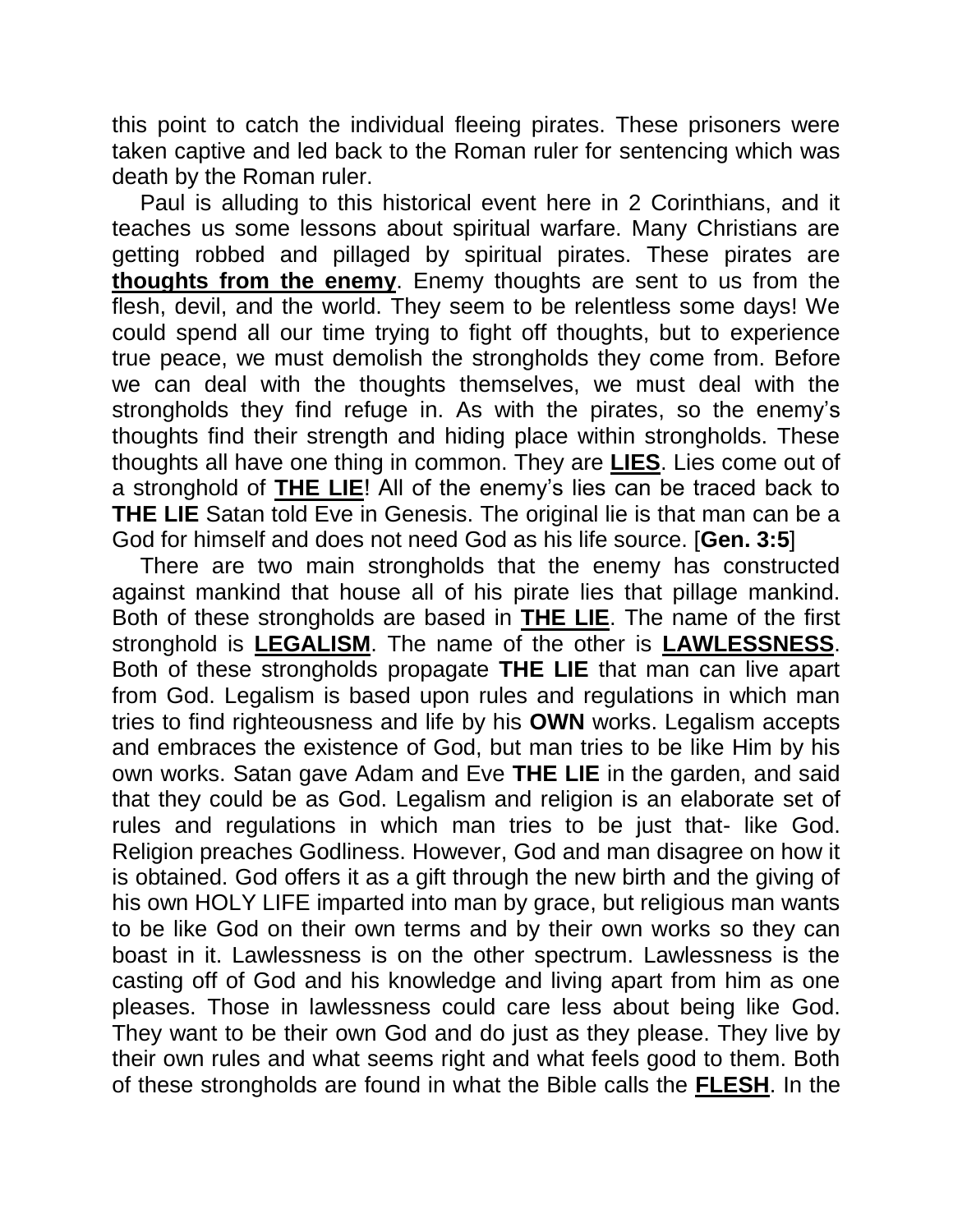flesh there is both human good and evil. From man's flesh come **religion and legalism** and also **lawlessness and sin**. Often we find them alternating in many people. They will "sin up a storm" and then try to do good deeds to make up for it! Both legalism and lawlessness are strongholds of **THE LIE** in which thoughts and reasonings hide and attack from. Paul said that his weapons were not carnal but might through God to the pulling down of these strongholds. Paul did not mention here what his weapons were. However, Paul did mention what his weapons were a few chapters earlier in this same letter.

## (2Co 6:7**) by the word of truth**, **by the power of God**, **by the armor of righteousness on the right hand and on the left,**

Paul said his weapons were the **word of truth** and the **power of God**. These were the armor of righteousness that was on his right and left hand. Notice that Paul brought down the strongholds of **THE LIE**, by the **WORD OF TRUTH**! What is the word of truth? It is that Jesus Christ is our righteousness, life, and power. These come as a gift when we accept His Lordship over our lives. When we receive Jesus as our righteousness, life source, and power for living then the strongholds of legalism and lawlessness will be destroyed.

To win in the spiritual war we all face, we must bring down the strongholds of legalism and lawlessness. To do this we must understand the gospel and the New Covenant. The gospel and the New Covenant are based in Jesus coming and removing our sin and sins from us so that He could enter us and become our life source from which we are to bear His likeness and fruit by our union with Him. Godliness is achieved by God living and expressing Himself in a man or woman by their faith. We live this kind of life not by the efforts of works but by resting in God's grace and ability that is within us by His presence. This is achieved not by following laws, but drawing upon the life of Christ within us by faith. It is found by tapping into the grace of God within us.

We must understand **THE TRUTH** before we can bring down **THE LIE!** We are not God! We never were created to be Him! We do not possess life and power apart from him and therefore cannot produce righteousness and life without His empowering presence and grace within us. We must receive the gift of His righteousness and draw upon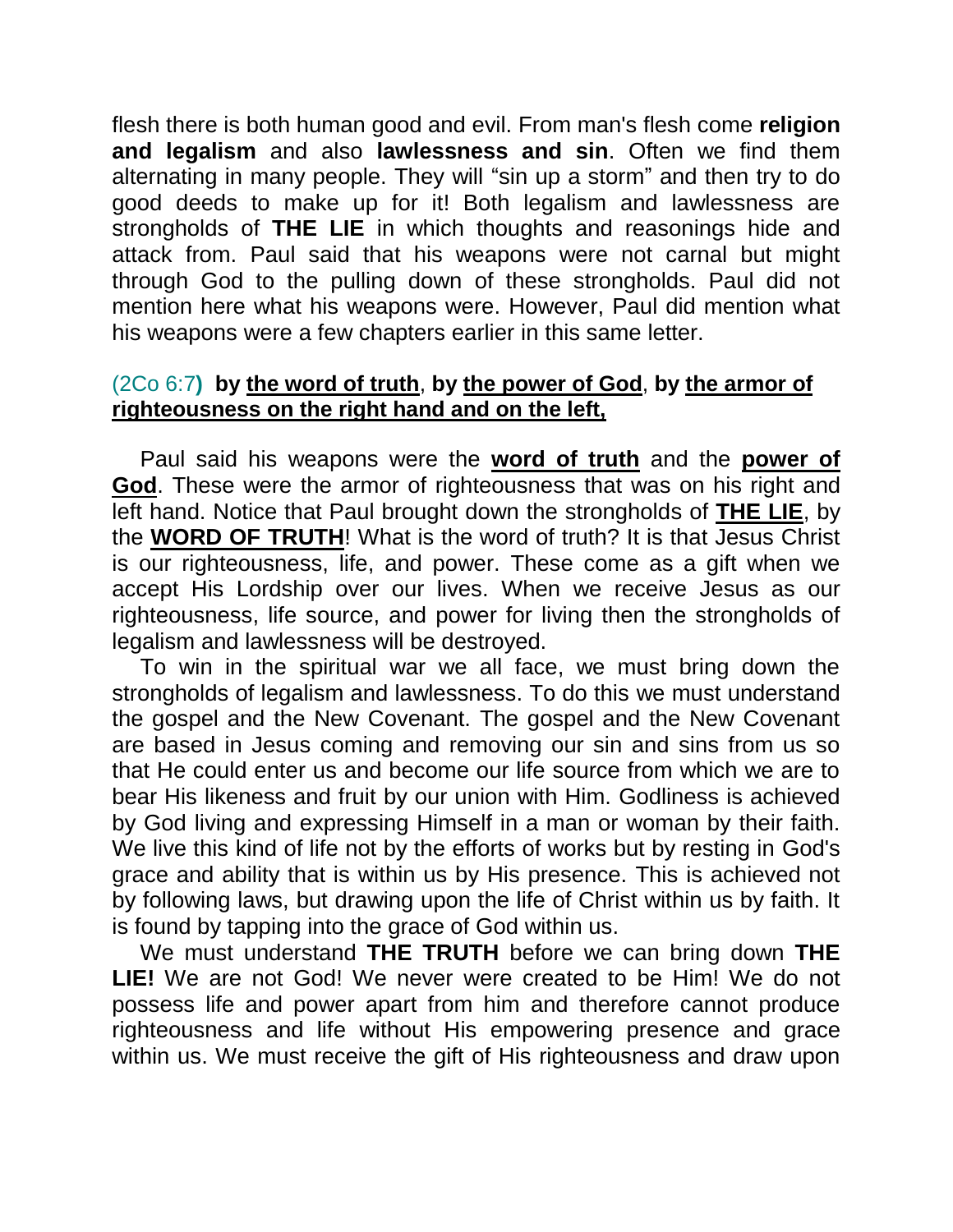His life within us by faith before we can live a life that gives honor and praise to God and see the enemy defeated in our life.

Once these strongholds are brought down, we then must engage the pirates! We must know how to bring them to an end. The artillery of the enemy are not natural arrows, bullets, or missiles- they but are thoughts and reasonings! We must know what to do when evil thoughts bombard our mind. If we do not know what to do we will be brought into bondage to sin and various lusts of the flesh and end up bound in strongholds. The flesh, the devil, and the world are constantly sending their pirates to steal, kill, and destroy our lives. Again, bringing down the strongholds of **THE LIE** is necessary before we can defeat the pirates, but you must know what to do with the pirates also.

How do we defeat the pirates of evil thoughts? Well Paul tells us here in 2 Corinthians 10:5. Nowhere else in the New Testament do we get plain instruction on what to do with evil thoughts that come against us. It is so simple that we miss it! The problem is that we try to do everything else in fighting evil thoughts than what it is told for us to do! Most Christians either allow thoughts to come into their mind and heart unhindered and unopposed or they try to overcome them themselves. Both are a mistake! When we let thoughts come through our mind unopposed we must realize that each thought brings something with it. It brings a brick! It brings a brick, that if allowed into the mind and heart, will start erecting a stronghold of the enemy there! The other thing Christians do that is a mistake is to try to fight the thought and overcome it themselves. We are not called to battle thoughts. **We are called to bring them into captivity.** What is the difference? Fighting against a thought means that you think the battle is not already won! Bringing a thought into captivity is using your authority and proclaiming its defeat already! The enemies of God are already defeated by Jesus. We merely are to enforce the victory. We can boldly say to an enemy thought, "I bring you into captivity in Jesus name!" It will obey! Surely it is not so simple! It is simple dear one. If we will but follow the prescription of God we would avail of His grace and victory. What are we told to do with evil thoughts that propagate **THE LIE**?

# **"bringing every thought into captivity to the obedience of Christ,"**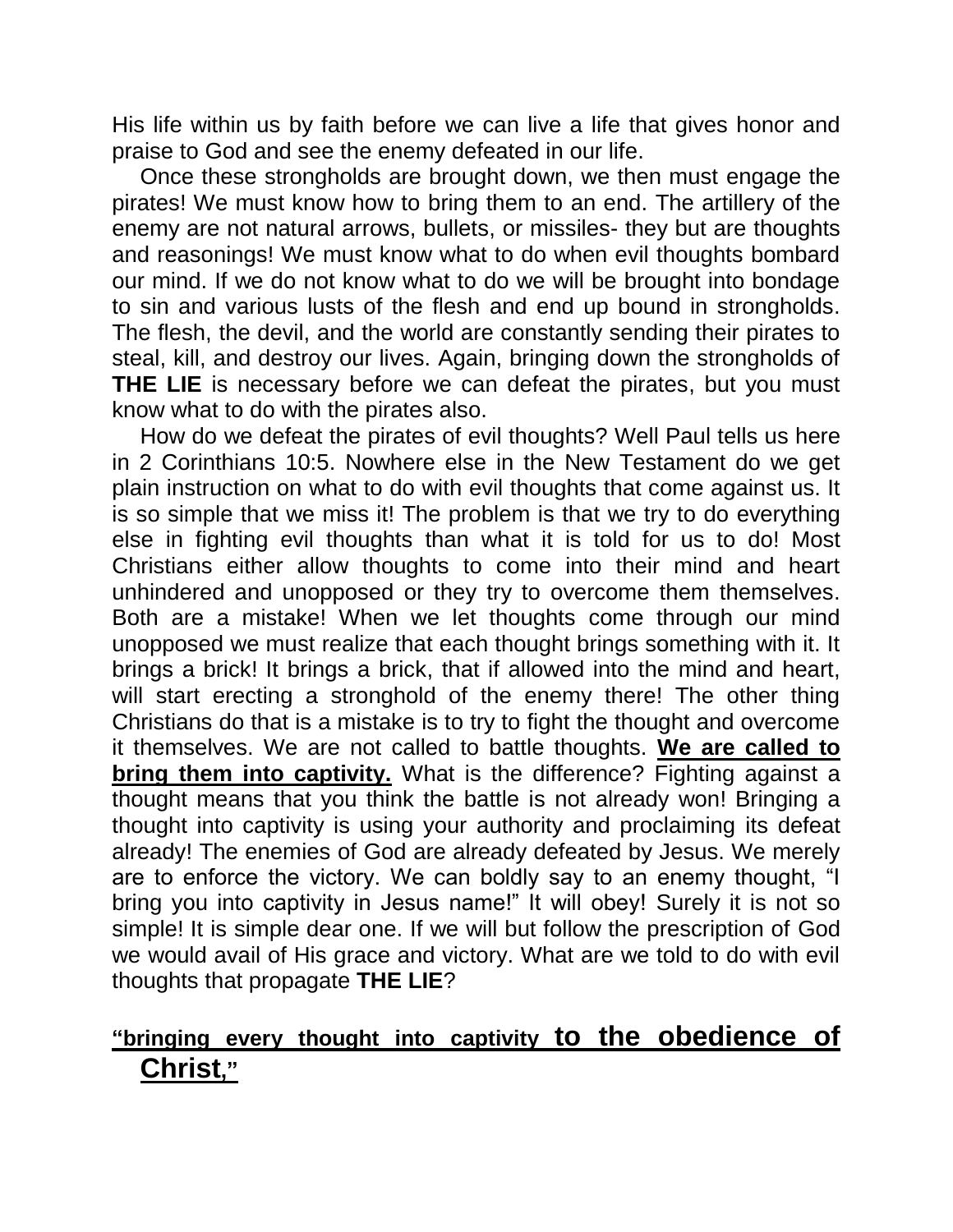What we are told to do with evil thoughts is to bring them into captivity and bring them unto the obedience of Christ. This is where the enemy has confused us on what this means. Somehow most people read this to mean that we must bring every thought into obedience **TO CHRIST**. This therefore is something we must struggle to do. It often morphs into a call for **US** to be obedient! Manifold sermons have been preached that we must control our minds and therefore become obedient to Christ in order to win the battle against the enemy. This verse however is not focused upon **OUR own obedience** but **THE OBEDIENCE OF CHRIST!** What does it mean by the "obedience of Christ?" This term means the obedience Christ showed in His perfect life and His perfect death. God demanded perfect obedience from man. Adam and all of us that have come out of him have failed God in this respect. To bring mankind redemption and salvation, this had to be rendered to God. Jesus offered up perfect obedience to God in our behalf

- Heb 5:8 though He was a Son, *yet* He learned **obedience** by the things which He suffered.
- Php 2:8 And being found in appearance as a man, He humbled Himself and **became obedient** to *the point of* death, even the death of the cross. Rom 5:19 For as by one man's disobedience many were made sinners, so also **by one Man's obedience** many will be made righteous.

The obedience of Christ is the saying of **YES** to God where Adam and all of mankind said **NO**! **THE LIE** that caused Satan and Adam to fall is rooted in **REBELLION**. Jesus gave God on behalf of man a resounding **YES** of complete obedience and trust. His entire existence and all He did came from abiding in the Father and drawing upon the Father. Jesus said all that He did and everything He said came from the Father. Jesus lived out **THE TRUTH**! Jesus finished work in His perfect life and His perfect offering of Himself unto death is the **OBEDIENCE OF CHRIST**. We are to take every evil **REBEL** thought and bring it to the **OBEDIENCE OF CHRIST**. Every evil pirate thought is a **REBEL** against God. We are to take each rebel and march them to Christ and His perfect obedience for execution, just like the pirates were led to the Roman ruler for execution. How do we do this? It is not hard. When an evil thought comes to you then you need to do something with it! Instead of fighting with it and trying to overcome it, you need to do what God says to do with it! Simply by faith say to it, "Evil thought I take you captive in the name of Jesus, I now bring you and submit you to the **OBEDIENCE OF CHRIST**." That is all you need to do! The Spirit of God will do the rest! He will execute it! Too simple you